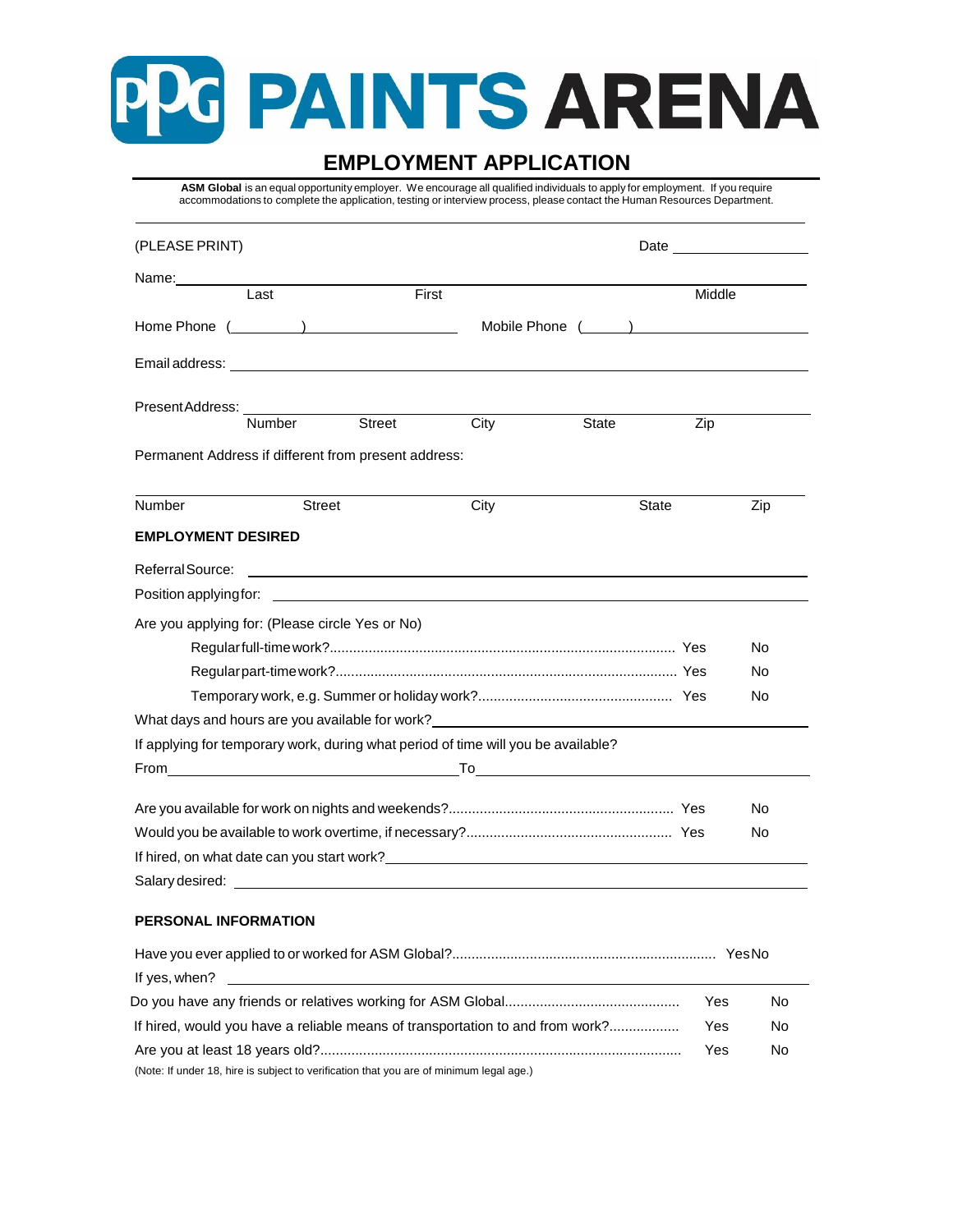|                                                                                                          | No |
|----------------------------------------------------------------------------------------------------------|----|
| (Note: Proof of identity and legal authority to work in the United States is a condition of employment.) |    |
|                                                                                                          | No |
|                                                                                                          | No |

| School                     | Name and Address | No. of Years<br>Completed | Did you<br>Graduate? | Degree or<br>Diploma |
|----------------------------|------------------|---------------------------|----------------------|----------------------|
| Junior High                |                  |                           |                      |                      |
| High School                |                  |                           |                      |                      |
| College/University         |                  |                           |                      |                      |
| <b>Vocational/Business</b> |                  |                           |                      |                      |
| Other                      |                  |                           |                      |                      |

Some of our customers do not speak English. Do you speak, write, or understand any foreign languages? If yes, which language(s)?

Do you have any other experience, training, qualifications, or skills, which you feel make you especially suited to work for ASM Global? If so, please explain:

#### **EMPLOYMENT HISTORY**

Please list all present and past employment starting with your most recent employer (last ten (10) years is sufficient.) You must complete this section even if attaching resume. If additional pages are needed, please attach.

| Name of Employer: example and a series of the series of the series of the series of the series of the series of the series of the series of the series of the series of the series of the series of the series of the series o       |                                                                                                                                                                                                                                |     |                                 |
|--------------------------------------------------------------------------------------------------------------------------------------------------------------------------------------------------------------------------------------|--------------------------------------------------------------------------------------------------------------------------------------------------------------------------------------------------------------------------------|-----|---------------------------------|
| Address: <u>contract and a series of the series of the series of the series of the series of the series of the series of the series of the series of the series of the series of the series of the series of the series of the s</u> |                                                                                                                                                                                                                                |     |                                 |
|                                                                                                                                                                                                                                      |                                                                                                                                                                                                                                |     |                                 |
|                                                                                                                                                                                                                                      | Your Supervisor's Name: \\sqrt{\\sqrt{\sqrt{\sqrt{\sqrt{\sqrt{\sqrt{\sqrt{\sqrt{\sqrt{\sqrt{\sqrt{\sqrt{\sqrt{\sqrt{\sqrt{\sqrt{\sqrt{\sqrt{\sqrt{\sqrt{\sqrt{\sqrt{\sqrt{\sqrt{\sqrt{\sqrt{\sqrt{\sqrt{\sqrt{\sqrt{\sqrt{\sqr |     |                                 |
| Your Position and Duties: Notified that the state of the state of the state of the state of the state of the state of the state of the state of the state of the state of the state of the state of the state of the state of        |                                                                                                                                                                                                                                |     |                                 |
|                                                                                                                                                                                                                                      |                                                                                                                                                                                                                                |     | _To: __________________________ |
|                                                                                                                                                                                                                                      |                                                                                                                                                                                                                                | Yes | No.                             |
| Reason for Leaving: Note and the Contract of the Contract of the Contract of the Contract of the Contract of the Contract of the Contract of the Contract of the Contract of the Contract of the Contract of the Contract of t       |                                                                                                                                                                                                                                |     |                                 |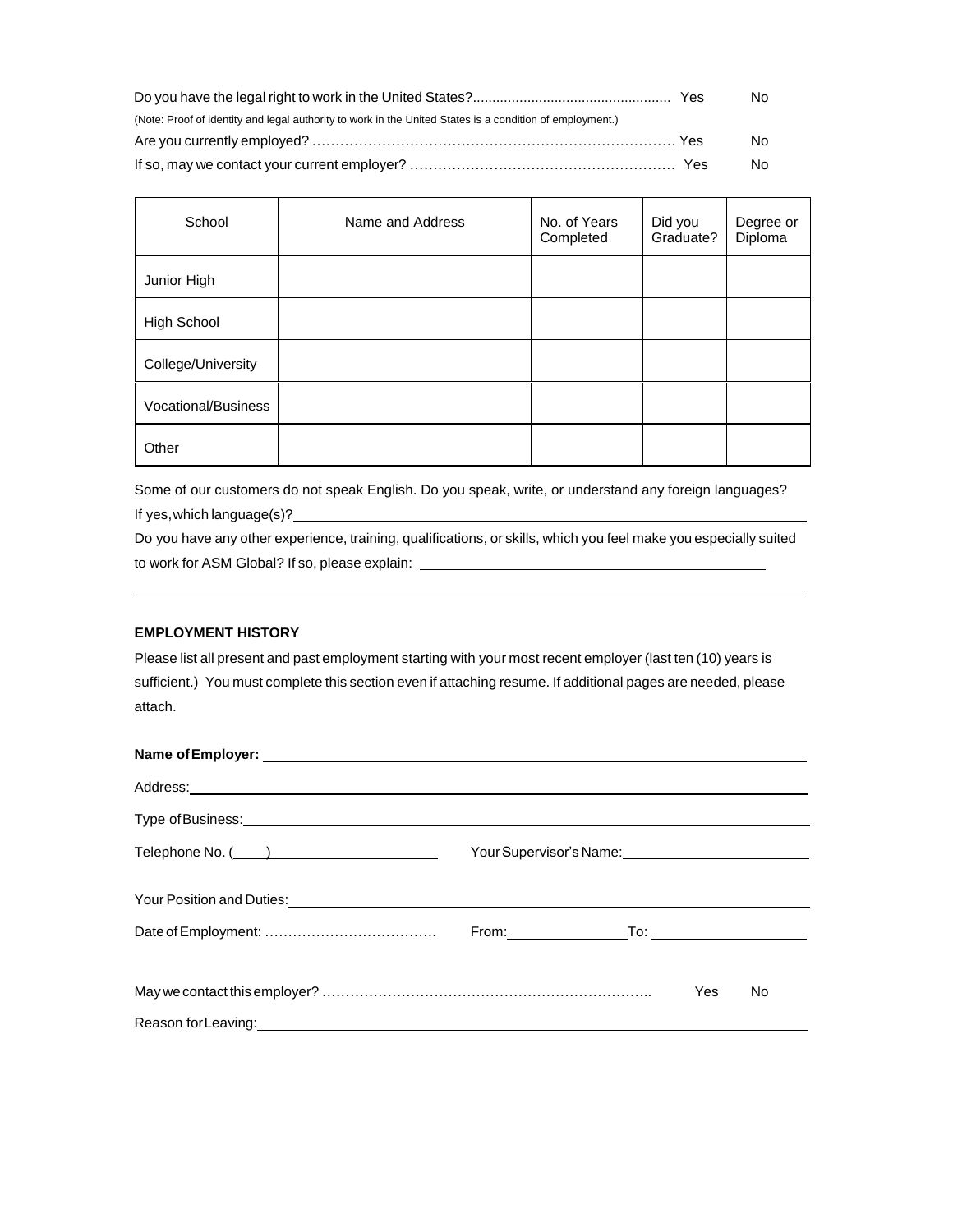|                                                                                                                                                   |  | Your Supervisor's Name: Van American American American American American American American American                                                                                                                                  |     |    |
|---------------------------------------------------------------------------------------------------------------------------------------------------|--|--------------------------------------------------------------------------------------------------------------------------------------------------------------------------------------------------------------------------------------|-----|----|
|                                                                                                                                                   |  | Your Position and Duties: Notice of the Contract of the Contract of the Contract of the Contract of the Contract of the Contract of the Contract of the Contract of the Contract of the Contract of the Contract of the Contra       |     |    |
| Date of Employment: _____________________________                                                                                                 |  |                                                                                                                                                                                                                                      |     |    |
|                                                                                                                                                   |  |                                                                                                                                                                                                                                      | Yes | No |
|                                                                                                                                                   |  |                                                                                                                                                                                                                                      |     |    |
|                                                                                                                                                   |  |                                                                                                                                                                                                                                      |     |    |
|                                                                                                                                                   |  |                                                                                                                                                                                                                                      |     |    |
| Telephone No. $($ $)$                                                                                                                             |  | Your Supervisor's Name: Van American American American American American American                                                                                                                                                    |     |    |
|                                                                                                                                                   |  |                                                                                                                                                                                                                                      |     |    |
|                                                                                                                                                   |  |                                                                                                                                                                                                                                      |     |    |
|                                                                                                                                                   |  |                                                                                                                                                                                                                                      | Yes | No |
|                                                                                                                                                   |  | Reason for Leaving: <u>contained a series and a series of the series and a series of the series and a series of the series of the series of the series of the series of the series of the series of the series of the series of </u> |     |    |
|                                                                                                                                                   |  | Address: Note that the contract of the contract of the contract of the contract of the contract of the contract of the contract of the contract of the contract of the contract of the contract of the contract of the contrac       |     |    |
|                                                                                                                                                   |  | Type of Business: Note and Separate and Separate and Separate and Separate and Separate and Separate and Separate and Separate and Separate and Separate and Separate and Separate and Separate and Separate and Separate and        |     |    |
| Telephone No. ()                                                                                                                                  |  | Your Supervisor's Name: Vour Supervisor's Name:                                                                                                                                                                                      |     |    |
|                                                                                                                                                   |  | Your Position and Duties: Van Anti-American Control of The Control of The Control of The Control of The Control of The Control of The Control of The Control of The Control of The Control of The Control of The Control of Th       |     |    |
|                                                                                                                                                   |  |                                                                                                                                                                                                                                      |     |    |
|                                                                                                                                                   |  |                                                                                                                                                                                                                                      | Yes | No |
|                                                                                                                                                   |  | Reason for Leaving: <u>contained a manual contract of the set of the set of the set of the set of the set of the set of the set of the set of the set of the set of the set of the set of the set of the set of the set of the s</u> |     |    |
|                                                                                                                                                   |  | Have you ever been terminated or asked to resign your job? If yes, please explain: ________________                                                                                                                                  |     |    |
|                                                                                                                                                   |  | Please identify and explain all periods of unemployment over the past ten (10) years:                                                                                                                                                |     |    |
| From: $\begin{bmatrix} 1 & 1 & 1 \\ 1 & 1 & 1 \\ 1 & 1 & 1 \end{bmatrix}$ To: $\begin{bmatrix} 1 & 1 & 1 \\ 1 & 1 & 1 \\ 1 & 1 & 1 \end{bmatrix}$ |  | Reason: Network and the settlement of the settlement of the settlement of the settlement of the settlement of the settlement of the settlement of the settlement of the settlement of the settlement of the settlement of the        |     |    |
|                                                                                                                                                   |  |                                                                                                                                                                                                                                      |     |    |